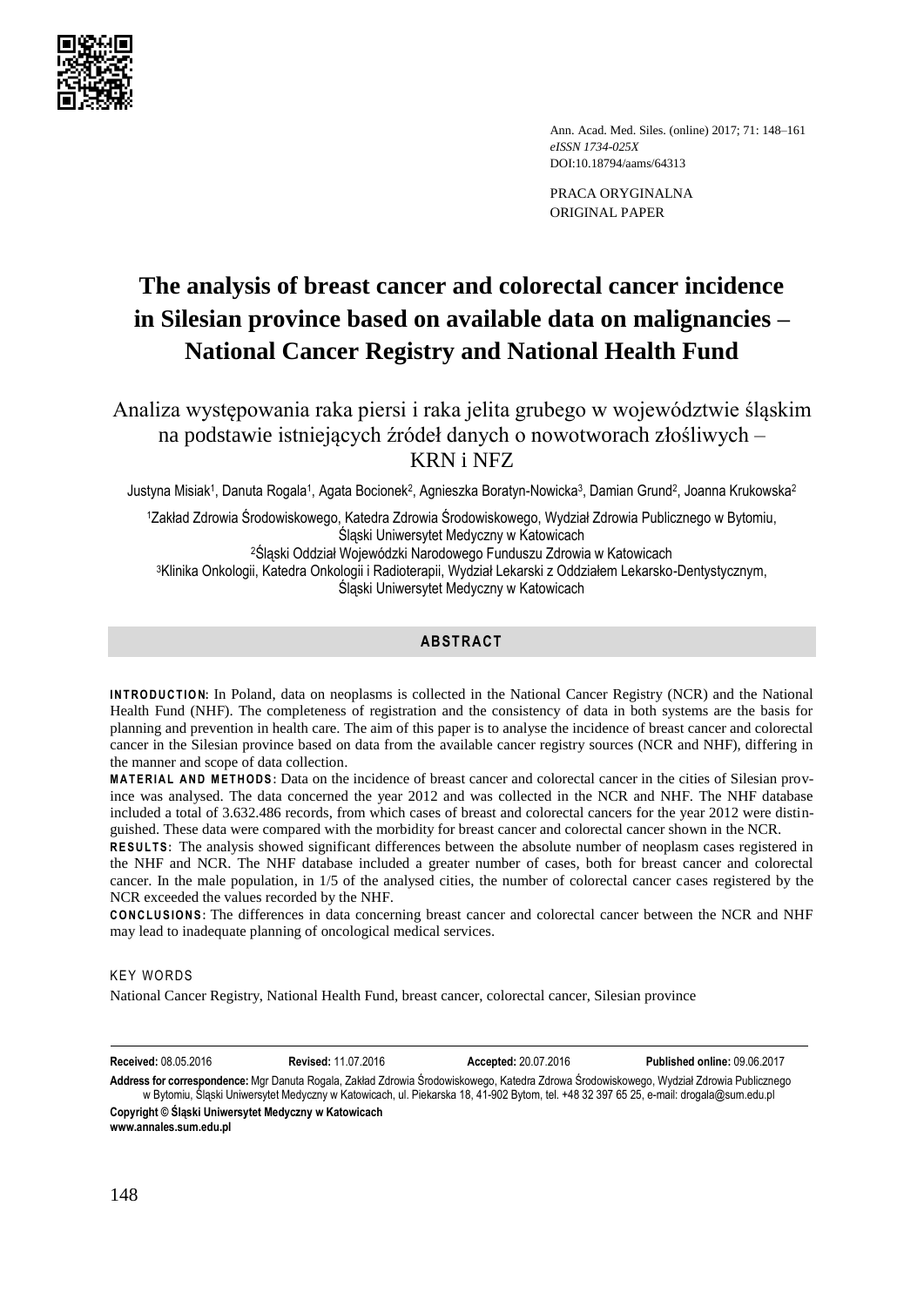

## **STRESZCZENIE**

**W S T ĘP:** W Polsce dane dotyczące nowotworów gromadzone są w Krajowym Rejestrze Nowotworów (KRN) i Narodowym Funduszu Zdrowia (NFZ). Kompletność rejestracji oraz spójność danych w obu systemach jest podstawą planowania i profilaktyki w ochronie zdrowia. Celem pracy jest analiza występowania raka piersi i raka jelita grubego w województwie śląskim na podstawie danych pochodzących z istniejących źródeł rejestracji nowotworów (KRN i NFZ), różniących się sposobem i zakresem gromadzenia danych.

**M A T E R I A Ł I M E T O D Y :** Podstawę analizy stanowiły dane o zachorowalności na raka piersi oraz raka jelita grubego w miastach województwa śląskiego, zgromadzone w KRN i NFZ za 2012 rok. Baza danych NFZ zawierała łącznie 3 633 486 rekordów, z których wyłoniono liczbę nowotworów piersi i jelita grubego za 2012 rok. Dane te zestawiono z zachorowalnością na raka piersi i raka jelita grubego wykazaną w KRN.

**W Y N I K I :** Analiza wykazała znaczne różnice pomiędzy bezwzględną liczbą przypadków nowotworów zarejestrowanych w NFZ i KRN. Większą liczbę przypadków zachorowań, zarówno na raka piersi, jak i jelita grubego, zawiera baza danych NFZ. W populacji mężczyzn w 1/5 analizowanych miast liczba przypadków raka jelita grubego, zarejestrowana przez KRN, przekracza wartości wskazane przez NFZ.

**W N I O S K I:** Różnice w danych na temat zachorowań na raka piersi i raka jelita grubego pomiędzy KRN a NFZ mogą skutkować niewłaściwym planowaniem zapotrzebowania na onkologiczne usługi medyczne.

#### SŁOWA KLUCZOWE

Krajowy Rejestr Nowotworów, Narodowy Fundusz Zdrowia, rak piersi, rak jelita grubego, województwo śląskie

## **INTRODUCTION**

**WSTĘP**

Due to the steady increase in the incidence of cancer that has been observed for years generating enormous costs for the state budget and private households, management of the oncology care system must be supported by disease incidence systems and databases [1]. The acquisition of precise epidemiological data is essential to properly allocate resources for prevention and treatment [2,3]. National and regional population cancer registries play a key role in the incidence information system [4]. The importance of this issue has been stressed by the European Parliament, which indicated in the resolution of 2010 the need for national cancer registries. They are essential to provide comparable, complete and accurate data on these diseases. Member states were called upon to establish a legal obligation to report cases of malignancies using standard European terminology. The European Commission recognizes cancer registries as a tool to control the quality and effectiveness of population prophylaxis programs [5,6].

In Poland, data on neoplasms is collected in three teleinformatic systems whose functioning has been regulated by law. Two of them – the National Cancer Registry and the National Health Fund system – contain data on all neoplasms, while the Registry of Non-malignant Large Salivary Gland Tumours collects singleprofile data.

The National Cancer Register (NCR), which operates in accordance with the Regulation of the Minister of Health of 20 December 2012 on the establishment of the National Cancer Register, is the longest-acting (sin-

Zarządzanie systemem opieki onkologicznej musi być wspierane przez systemy i bazy danych o zachorowaniach, ze względu na obserwowany od lat stały wzrost zachorowalności na nowotwory, generujący ogromne koszty dla budżetu państwa i gospodarstw indywidualnych [1]. Konieczność dysponowania precyzyjnymi danymi epidemiologicznymi jest niezbędna do właściwego alokowania środków przeznaczonych na profilaktykę i leczenie [2,3]. Krajowe i regionalne populacyjne rejestry nowotworów odgrywają najważniejszą rolę w systemie informacji o tych schorzeniach [4]. Wagę zagadnienia podkreślił Parlament Europejski, wskazując w rezolucji z 2010 r. na konieczność tworzenia krajowych rejestrów nowotworów, będących istotnym warunkiem dostarczania porównywalnych, kompletnych i dokładnych danych o tych chorobach. Zaapelowano do państw członkowskich o ustanowienie prawnego obowiązku zgłaszania przypadków zachorowań na raka z wykorzystaniem standardowej europejskiej terminologii. Komisja Europejska uznaje rejestry nowotworowe za narzędzie kontroli jakości i skuteczności populacyjnych programów profilaktycznych [5,6].

W Polsce dane o nowotworach gromadzone są w trzech systemach teleinformatycznych, których funkcjonowanie uregulowano ustawowo. Dwa z nich – Krajowy Rejestr Nowotworów i system Narodowego Funduszu Zdrowia – zawierają dane dotyczące wszystkich rodzajów nowotworów, natomiast jednoprofilowe dane gromadzi Rejestr Nowotworów Niezłośliwych Dużych Gruczołów Ślinowych.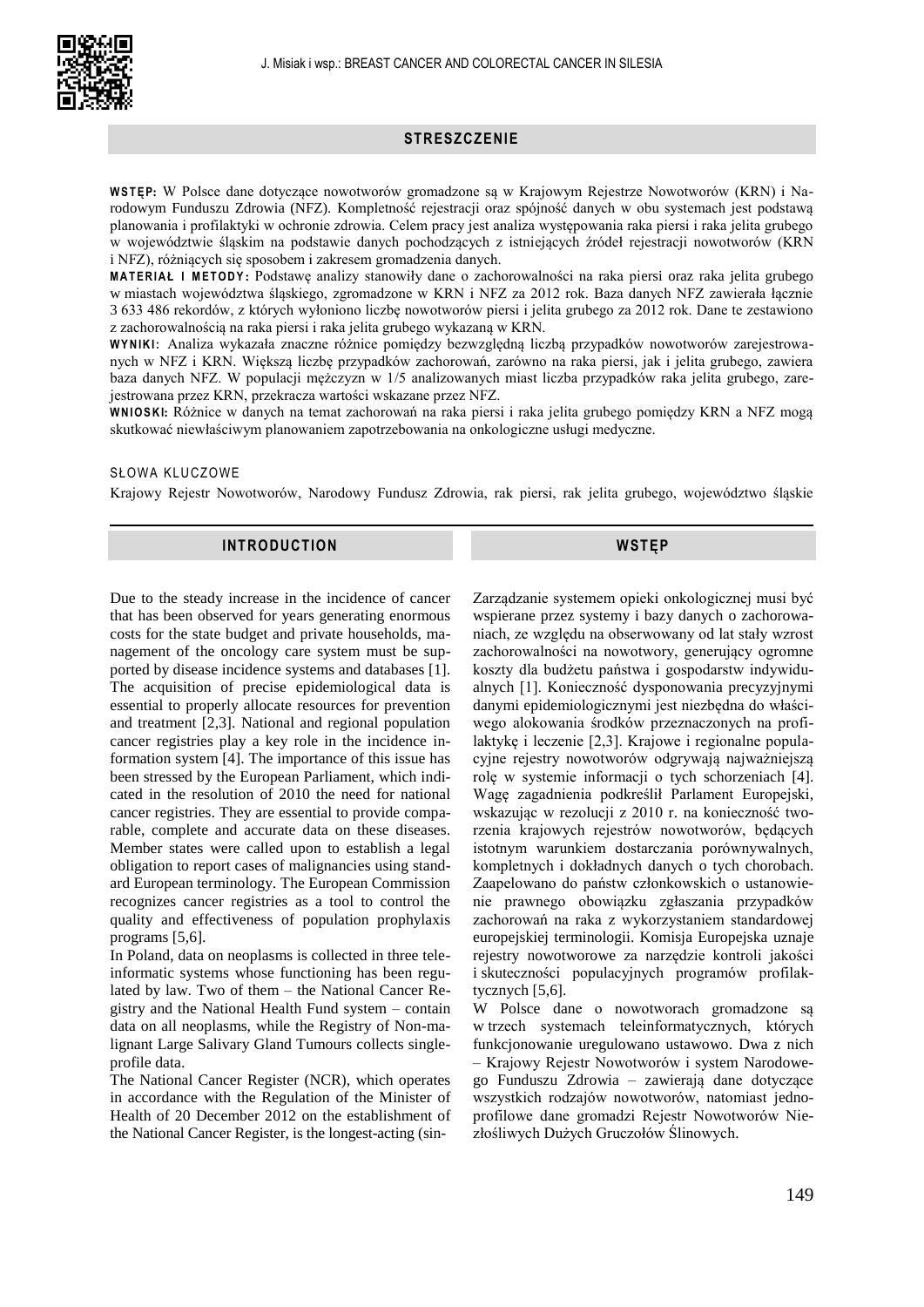

ce 1952) in Poland and the primary source of information on the morbidity and mortality of malignancies [7,8]. The register is made up of 16 regional registries and a central register located in the Oncology Centre, at the Maria Skłodowska-Curie Institute in Warszawa. The provincial registries are obliged to collect regional information and transfer it to the central register, which performs logical and substantive verification of the data to exclude possible errors in the reports.

Data on each new case of neoplasm and information on the continuation of treatment of previously reported cases are a subject of mandatory reporting to the NCR. Malignancies designated in the X International Statistical Classification of Diseases and Health Problems numbered C00-C97 and D00-D09 are reported to the NCR.

Registry data is provided by all health care units directly or through one of the 16 provincial cancer registries [9]. For this purpose, the MZ/N-1a reporting form is sent at least once a month until the 15th day of the month following malignancy diagnosis.

Moreover, in accordance with the new solution called the oncology package (Act of 22 July 2014 amending the act on publicly funded health care services and certain other statutes, as of January 1, 2015), after diagnosing a malignant tumour, a doctor who provides outpatient or hospital specialized services is required to complete and submit the Malignancy Report Card directly to the NCR. At the same time, the number of this Card issued by the NCR should be entered in the oncology diagnostics and treatment card which has been in effect since 2015.

Since the end of 2013, thanks to a subsidy from the European Regional Development Fund of the Operational Innovative Economy Program, the Oncology Centre in Warsaw has provided medical institutions an dedicated application for transferring data on-line to the NCR. Replacing paper reports with an electronic form was intended to help improve the quality of epidemiological data collected in this register.

Despite the existence of legal regulations and the seriousness of the problem which cancer is, since the inception of the NCR, there has been a problem with effective data collection from medical entities. In the early 1980s, underregistration of NCR data was approximately 30% [10]. According According to the NCR administrator, the completeness of registration in 2011 in some provinces reached 94% and increased by 3 percentage points compared to 2010 [9]. On the other hand, in June 2014 the Supreme Audit Office confirmed that the level of completeness of the 2012 data was 91% [11].

The registry of services administered by the National Health Fund (NHF) is another medical database. The NHF register was created to collect information on all healthcare services provided by health care units under contract with the National Health Fund submitted to Najdłużej działającym w Polsce, bo od roku 1952, a zarazem podstawowym źródłem informacji o zachorowalności i umieralności na nowotwory złośliwe jest Krajowy Rejestr Nowotworów (KRN), który działa zgodnie z Rozporządzeniem Ministra Zdrowia z dnia 20 grudnia 2012 r. w sprawie utworzenia Krajowego Rejestru Nowotworów [7,8]. Rejestr złożony jest z 16 wojewódzkich rejestrów oraz centrali zlokalizowanej w Centrum Onkologii – Instytucie im. Marii Skłodowskiej-Curie w Warszawie. Rejestry wojewódzkie zobowiązane są do gromadzenia informacji regionalnych, a następnie przekazywania ich do rejestru centralnego, który poddaje dane weryfikacji logicznej oraz merytorycznej w celu wykluczenia ewentualnych błędów w sprawozdaniach.

Obowiązkowemu zgłoszeniu do KRN podlegają dane o każdym nowym przypadku nowotworu oraz informacje na temat kontynuacji leczenia przypadków odnotowanych wcześniej. Sprawozdawczość do KRN obejmuje choroby nowotworowe oznaczone w X rewizji Międzynarodowej Statystycznej Klasyfikacji Chorób i Problemów Zdrowotnych numerami C00-C97 oraz D00-D09.

Dane do rejestru są przekazywane bezpośrednio lub za pośrednictwem jednego z 16 wojewódzkich biur rejestracji nowotworów przez wszystkie jednostki służby zdrowia [9]. Do tego celu służy formularz sprawozdawczy MZ/N-1a wysyłany nie rzadziej niż raz w miesiącu do 15 dnia miesiąca następującego po rozpoznaniu nowotworu złośliwego.

Ponadto, w związku z nowym rozwiązaniem, jakim jest pakiet onkologiczny (Ustawa z dnia 22 lipca 2014 r. o zmianie ustawy o świadczeniach opieki zdrowotnej finansowanych ze środków publicznych oraz niektórych innych ustaw, z dniem 01 stycznia 2015 r.), lekarz udzielający ambulatoryjnych świadczeń specjalistycznych lub świadczeń szpitalnych, po stwierdzeniu nowotworu złośliwego zobowiązany jest do wypełnienia i przekazania Karty Zgłoszenia Nowotworu Złośliwego bezpośrednio do KRN. Natomiast w karcie diagnostyki i leczenia onkologicznego, która także obowiązuje od 2015 r., winien wpisać numer Karty Zgłoszenia nadany przez KRN.

Od końca 2013 r., dzięki dofinansowaniu z Europejskiego Funduszu Rozwoju Regionalnego z Programu Operacyjnego Innowacyjna Gospodarka, Centrum Onkologii w Warszawie udostępniło podmiotom leczniczym dedykowaną aplikację służącą do przekazywania danych on-line do KRN. Zastąpienie papierowych raportów formą elektroniczną miało przyczynić się do poprawy jakości danych epidemiologicznych gromadzonych w tym rejestrze.

Mimo obowiązujących regulacji prawnych oraz wagi problemu, jakim są nowotwory, od początku prowadzenia KRN istnieje problem z zapewnieniem skutecznego pozyskiwania danych od podmiotów leczniczych.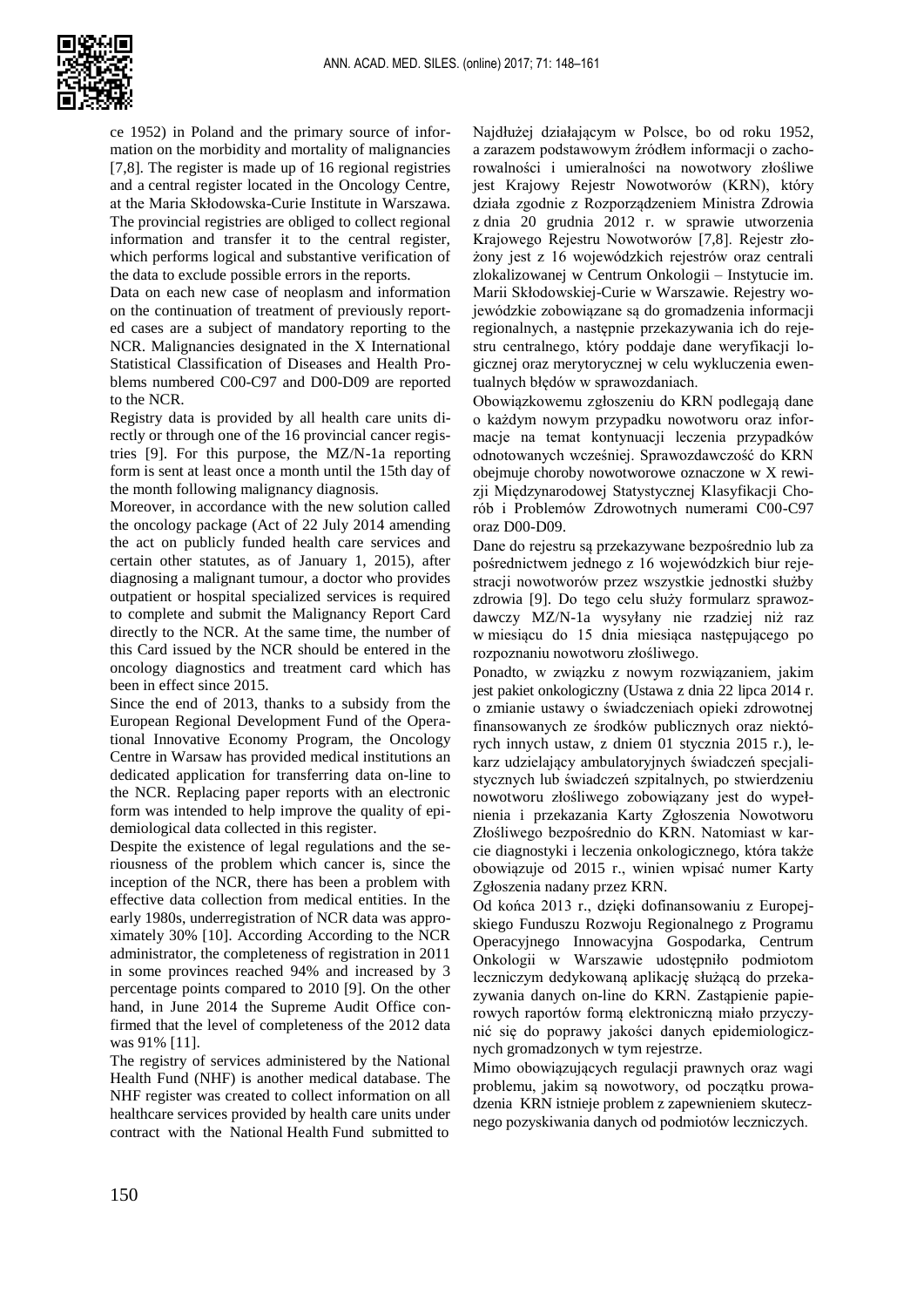

and extensive database of oncology services financed by public funds is an indirect effect of the exchange of the registry for payment [12]. The creation of such and exclusive detailed information characterizing each completed medical service, financed by the National Health Fund. In addition, the analytical module "Treatment Registry", which was created in the IT Centre of the Fund, analyses information provided to the NHF database. The TR is not a database, but an analytical tool for collecting information about services. The TR helps to conduct periodic analyses of oncology data. Service providers collect a great deal of data, but they are required to submit to the National Health Fund only the information that is relevant to the valuation and settlement of service costs in order to obtain payment. As a result, medical procedures important for statistical purposes, for example for making analyses or forecasts, are omitted. The nature of the NHF database is also shaped by the manner of making financial settlements between the payer and healthcare providers.

Since 2008 a new procedure of settling payments between the payer, i.e. the National Health Fund and a medical facility has been gradually introduced. It is based on Homogeneous Patient Groups (HPG), i.e. the system of payment for treatment based on rates assigned to homogeneous cases (groups of patients) – in terms of diagnosis or performed medical procedures. In HPG, the rates for services depend on the effect of diagnostic and therapeutic measures. The cost of a service results from its qualification based on the associated medical and diagnostic-therapeutic procedures performed in the case of a specific disease or health problem. Qualification to a given group is made by service providers. Despite continual monitoring and refinement, the system likely still allows for some limited manipulation of groups to get the highest possible payment for a given service [13]. According to the NHF activity report for the year 2013, incorrect classification of hospitalization to HPG groups, including the lack of medical justification for procedure/diagnosis settlement, is the most commonly reported irregularity in contract implementation in the past few years [14].

As for settlements between service providers and the payer, the largest and most expensive part of the services, that is hospital treatment and outpatient specialist care, are funded in the form of HPG. At the same time, this part of the system is the most important source of data necessary to conduct analyses and to create forecasts for the Polish health care system or the development of national health policy.

Unlike the NCR, the National Health Fund register of services is a relatively new database. Due to long-term transformations of the national health care system, this registry was subjected to further modifications and,

Na początku lat 80. niedorejestrowanie danych w KRN wynosiło około 30% [10]. Według administratora KRN, w 2011 r. kompletność rejestracji w niektórych województwach osiągnęła 94% i wzrosła o 3 punkty procentowe w stosunku do 2010 r. [9]. Z kolei Najwyższa Izba Kontroli w czerwcu 2014 r. poinformowała, że poziom kompletności danych w 2012 r. wyniósł 91% [11].

Kolejną bazą gromadzącą dane medyczne jest rejestr świadczeń, którego administratorem jest Narodowy Fundusz Zdrowia (NFZ). Rejestr NFZ został stworzony w celu gromadzenia informacji o wszystkich świadczeniach opieki zdrowotnej, zrealizowanych przez podmioty lecznicze na podstawie umowy z NFZ, które zostały przekazane do rejestru w celu otrzymania płatności [12]. Pośrednim efektem wymiany szczegółowych informacji charakteryzujących każde zrealizowane świadczenie medyczne, sfinansowane przez NFZ, jest stworzenie jedynej tak obszernej bazy danych o świadczeniach onkologicznych, które zostały sfinansowane ze środków publicznych. Dodatkowo, w systemie informatycznym Centrali Funduszu został stworzony moduł analityczny "Rejestr Leczenia Chorób" (RLC), który przeprowadza analizy informacji przekazywanych do bazy danych NFZ. RLC nie jest bazą danych, a jedynie narzędziem analitycznym umożliwiającym pobieranie informacji o świadczeniach. Za pomocą RLC prowadzone się m.in. okresowe analizy danych onkologicznych.

Wśród wielu gromadzonych przez świadczeniodawcę danych, w sprawozdaniu przekazywanym do NFZ w celu uzyskania płatności, świadczeniodawcy są zobowiązani do podawania jedynie tych informacji, które mają znaczenie w procedurze wyceny i rozliczenia kosztów świadczenia. W konsekwencji prowadzi to do pomijania procedur medycznych mających istotne znaczenie do celów statystycznych, np. do tworzenia wszelkich analiz lub prognoz. Charakter bazy danych NFZ kształtowany jest również przez sposób dokonywania rozliczeń finansowych pomiędzy płatnikiem a świadczeniodawcą.

Od 2008 r. stopniowo wdrażana jest procedura rozliczeń między płatnikiem, tj. NFZ, a placówką medyczną za pomocą Jednorodnych Grup Pacjentów (JGP), czyli systemu płatności za leczenie pacjenta według stawek przypisanych jednorodnym – ze względu na rozpoznanie czy też wykonane procedury medyczne – przypadkom chorobowym (grupom pacjentów). W JGP stawki za wykonaną usługę są uzależnione od efektu podjętych działań diagnostyczno- -terapeutycznych. Koszt świadczeń wynika z uzależnienia kwalifikacji danego świadczenia szpitalnego od zrealizowanych w ramach tego świadczenia procedur medycznych i procesu postępowania diagnostyczno- -leczniczego w określonych schorzeniach i problemach zdrowotnych. Kwalifikacji do danej grupy doko-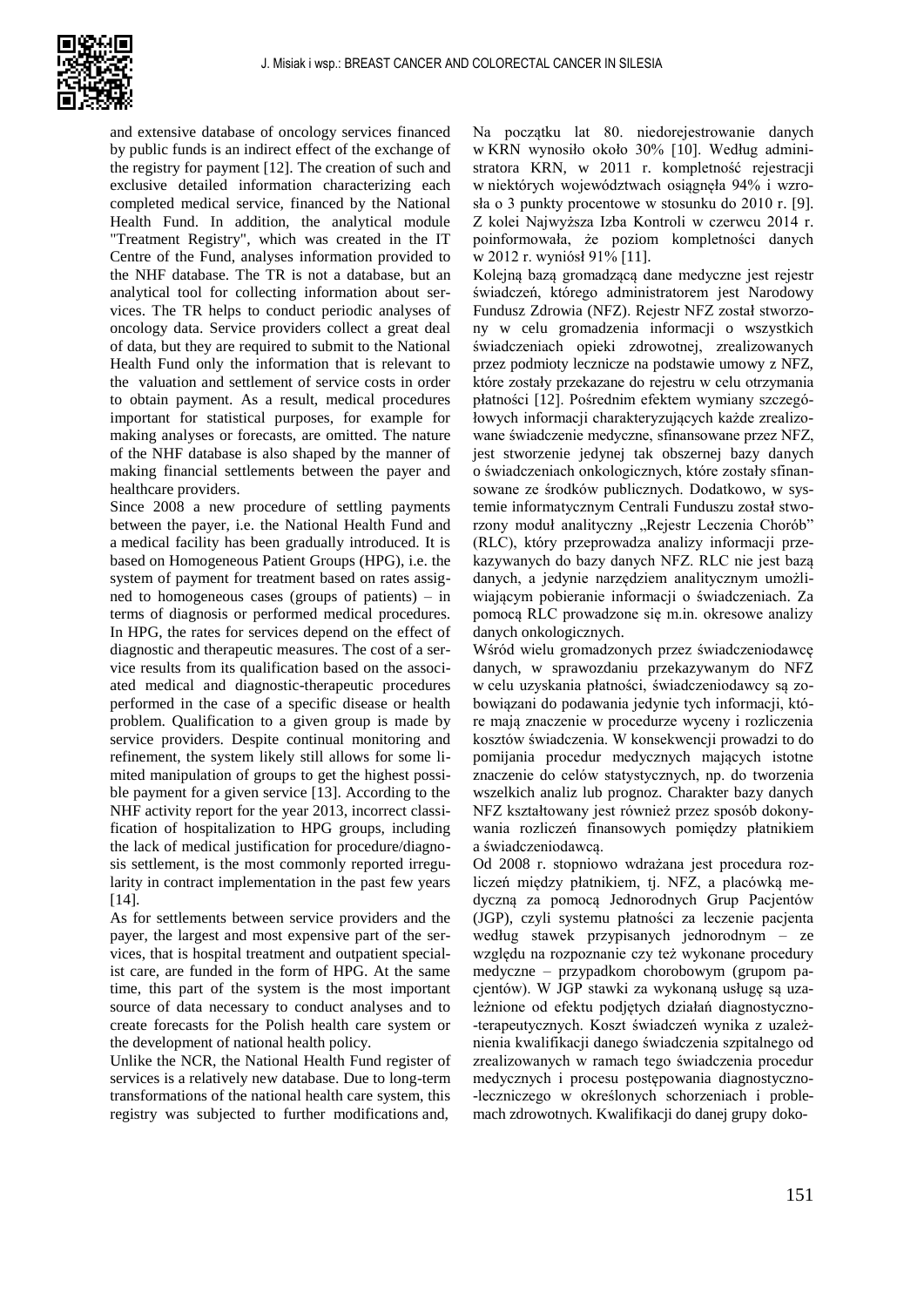

until 2007, reporting between health care providers and the Fund was only local. This data gathered collecticely in the Polish systems, including all the derived population health indicators (morbidity, mortality, survival rates) and information on medical procedures performed on oncology patients, are important in the context of environmental risk factors in the country [2]. According to WHO data, 80% of neoplastic cases in Western countries are attributable to these factors. The World Health Organization estimates that at least one third of all malignancies can be prevented by avoiding risk factors, such as exposure to chemical substances in food, air, soil and water caused by industrial processes, agricultural practices, etc. [15].

Cancer registration is therefore essential from an epidemiological and economic point of view. It should be aimed at implementing primary prevention measures to reduce risk factors and thus decrease morbidity and mortality due to malignancies [10,16].

The main objective of the study is to analyse the incidence of breast cancer in women and colorectal cancer in women and men in the year 2012 in the Silesian province, based on information gathered in the NCR and NHF, differing in the manner and scope of their collection. The purpose of the analysis was to assess the completeness of neoplasm incidence registration that is necessary for proper health care management.

#### **MATERIAL AND METHODS**

The study used epidemiological data for the year 2012 on the incidence of breast cancer (C50–C50.9) and colorectal cancer (C18–C21) from the Silesian province, collected in the NCR based on Malignancy Report Cards (form MZ/N-1a).

These data were compared with the information provided by the Silesian Provincial Branch of the National Health Fund on publicly funded health care services. The services were rendered in the years 2011– –2012 in the Silesian province by providers operating on the basis of an agreement concluded with the Silesian Provincial Branch of the National Health Fund in connection with breast cancer (C50–C50.9) in women and colorectal cancer (C18–C21) in both sexes.

Both in the NCR and NHF, data on illnesses are reported in accordance with medical units specified in the X revision of the International Statistical Classification of Diseases and Health Problems, coded C50– –C50.9 and C18–C21 [17].

The number of patients from 19 cities of the Silesian region, who in the years 2011–2012 were provided with health services under agreement with the local Provincial Branch of the National Health Fund due to breast cancer (women) (C50–C50.9) and colorectal

nuje świadczeniodawca. Pomimo ciągłego monitoringu i udoskonalania, system ten prawdopodobnie nadal pozwala na pewne ograniczone manipulacje grupami, tak aby uzyskać jak najwyższą płatność za dane świadczenie [13]. Według sprawozdania z działalności NFZ za 2013 r., nieprawidłowa klasyfikacja hospitalizacji do grup JGP, w tym brak medycznego uzasadnienia do rozliczenia wykazywanej procedury/rozpoznania, jest najczęściej stwierdzaną nieprawidłowością w realizacji umów w ciągu ostatnich kilku lat [14].

W rozliczeniach pomiędzy usługodawcą a płatnikiem świadczeń największa i najkosztowniejsza ich część, czyli leczenie szpitalne i ambulatoryjna opieka specjalistyczna, jest finansowana właśnie w formie JGP. Jednocześnie ta część systemu stanowi najistotniejsze źródło danych niezbędnych do przeprowadzenia wszelkich analiz lub prognoz dla polskiego systemu ochrony zdrowia czy też tworzenia polityki zdrowotnej państwa.

W przeciwieństwie do KRN rejestr świadczeń NFZ jest stosunkowo młodą bazą danych. Ze względu na wieloletnie transformacje powszechnego systemu ochrony zdrowia, rejestr ten podlegał kolejnym modyfikacjom i aż do 2007 r. sprawozdawczość pomiędzy podmiotami leczniczymi a Funduszem miała charakter jedynie lokalny. Dane gromadzone łącznie w polskich systemach, uwzględniające m.in. wszystkie pochodne mierniki zdrowia populacji (chorobowość, umieralność, wskaźniki przeżyć) oraz procedury medyczne, które wykonano na rzecz pacjentów z chorobą nowotworową, mają istotne znaczenie w kontekście występowania środowiskowych czynników ryzyka na terenie kraju [2]. Według danych WHO, w krajach zachodnich czynnikom tym można przypisać 80% zachorowań z powodu nowotworów. Światowa Organizacja Zdrowia szacuje, iż co najmniej jednej trzeciej wszystkich zachorowań na nowotwory można zapobiec, unikając czynników ryzyka, takich jak narażenie na chemiczne substancje w żywności, powietrzu, glebie i wodzie, spowodowane m.in. procesami przemysłowymi, praktykami rolniczymi itd. [15].

Rejestracja nowotworów jest zatem niezbędna z punktu widzenia epidemiologicznego i ekonomicznego, a jej celem powinno być wdrożenie działań profilaktyki pierwotnej ukierunkowanej na ograniczenie czynników ryzyka, które wpłyną na obniżenie zachorowalności i umieralności na nowotwory złośliwe [10,16].

Głównym celem pracy jest analiza występowania raka piersi wśród kobiet oraz raka jelita grubego u kobiet i mężczyzn w 2012 r. w województwie śląskim, na podstawie informacji zgromadzonych w KRN i w ŚOW NFZ, różniących się sposobem i zakresem ich gromadzenia. Celem analizy była ocena kompletności rejestracji danych o zachorowalności na nowotwory, które są niezbędne do właściwego zarządzania ochroną zdrowia.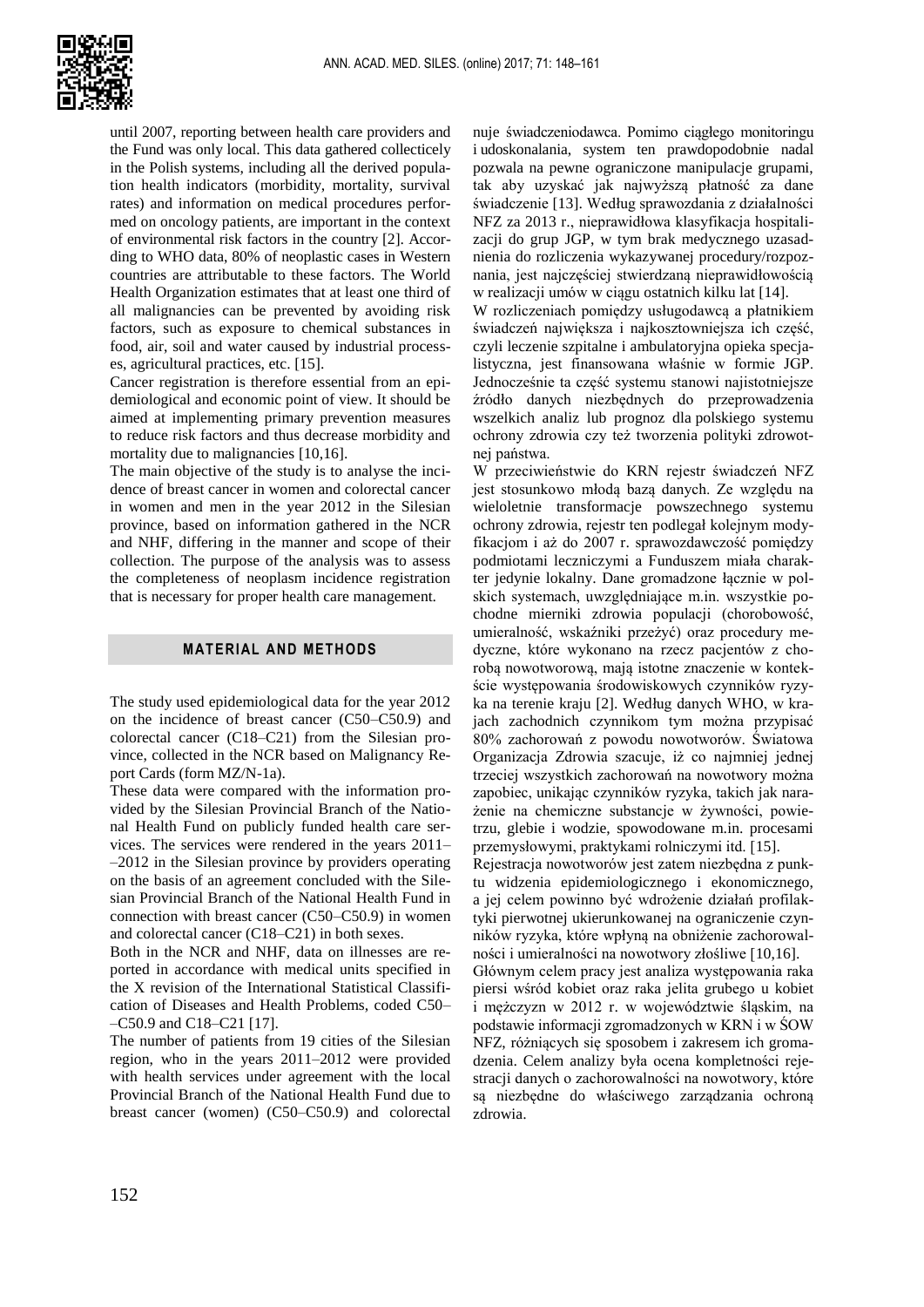

cancer (women and men) as the main medical cause (C18–C21), was determined. Men and women with no medical records on provided medical services available in the database for the year 2011, and with the first recording of their treatment placed on the list of the Silesian Provincial Branch of the National Health Fund System in the year 2012, were selected as they constituted new cases. The data obtained was compared with the incidence of breast cancer and colorectal cancer in the same cities as disclosed in the National Cancer Registry in the year 2012.

#### **RESULTS**

The data collected in the NCR indicates that in the year 2012 in Poland there were 152.9 thousand new cases of cancer and more than 94.7 thousand deaths due to it. The year 2012 was another period confirming the increasing tendency of cancer incidence. In 2011 this morbidity rose by 3.7 thousand compared to 2010, and in 2012 by 6% compared to 2011, which is 8.6 thousand new cases [18].

In 2012 breast cancer was the most common type of malignancy in the population of women – 22.2% (16.822 women), and the second leading cause of death after lung cancer. The mortality rate for lung malignancies (15.3%) has been higher for several years than for breast cancer (13.3%). The reverse situation concerns the incidence of breast cancer (22.2%) which is two and a half times higher than that of lung cancer (8.7%). The same situation was reported in the year 2011 [18]. Colorectal cancer is the third most common malignancy in men and the second in women, accounting for 10% of all malignancies and 12% of cancer deaths [19]. The incidence of this type of malignancy in Poland is growing dynamically [20]. According to the NCR data, in 2012 the incidence of colorectal cancer increased by 5% compared to the previous year. A total of 16.963 cases of colorectal cancer were registered in 2012, including 7.546 women and 9.417 men [18].

The information on the completeness of registration in 2012 has not been published to date [18]. The quality and completeness of data in the NCR depend on the province and the location of the neoplasm. The completeness of data registration is systematically increasing: in 2011 it was 94% for Poland and 92% for the Silesian province [9]. Assuming that the above rate was maintained in 2012, a total of 1489 malignancies was not registered in the Silesian province, including 162 breast cancer cases in women (8%). Data from the National Cancer Registry show that in 2012 the number of breast cancer cases in women – residents of 19 selected cities of Silesia was 1290 [18]. There was an increase of 4 cases compared to 2011; in individual

### **MATERIAŁ I METODY**

W opracowaniu wykorzystano dane epidemiologiczne za 2012 r. dotyczące zachorowalności na nowotwory piersi (C50–C50.9) oraz jelita grubego (C18–C21) w województwie śląskim, zgromadzone w KRN na podstawie kart zgłoszenia nowotworów złośliwych (druk MZ/N-1a).

Dane te porównano z informacjami udostępnionymi przez Śląski Oddział Wojewódzki Narodowego Funduszu Zdrowia o świadczeniach zdrowotnych finansowanych ze środków publicznych, które zostały zrealizowane w latach 2011–2012 w województwie śląskim przez świadczeniodawców działających na podstawie umowy zawartej ze ŚOW NFZ w związku z rozpoznaniem raka piersi (C50–C50.9) u kobiet oraz raka jelita grubego (C18–C21) u kobiet i mężczyzn.

Zarówno w KRN, jak i w ŚOW NFZ dane o zachorowaniach przekazywane są według jednostek chorobowych określonych w X rewizji Międzynarodowej Statystycznej Klasyfikacji Chorób i Problemów Zdrowotnych, oznaczonych kodami C50–C50.9 oraz C18–  $-$ C<sub>21</sub> [17].

W 19 miastach regionu ustalono liczbę mieszkańców, którym w latach 2011–2012 świadczeniodawcy z terenu województwa śląskiego w ramach umowy z ŚOW NFZ udzielili świadczenia z powodu głównej przyczyny medycznej, jaką był nowotwór piersi u kobiet (C50– –C50.9) i nowotwór jelita grubego u kobiet i mężczyzn $(C18-C21)$ .

Wyselekcjonowano kobiety i mężczyzn, dla których w bazie danych w 2011 r. nie odnotowano świadczeń medycznych, a po raz pierwszy wykazane zostały w systemie ŚOW NFZ w 2012 r. Stanowiły one liczbę nowych przypadków. Uzyskane dane zestawiono z zachorowalnością na raka piersi i jelita grubego w tych samych miastach, wykazaną w Krajowym Rejestrze Nowotworów w 2012 r.

## **WYNIKI**

Z danych zgromadzonych w KRN wynika, że w Polsce w 2012 r. odnotowano 152,9 tys. nowych zachorowań na nowotwory i ponad 94,7 tys. zgonów z tego powodu. Rok 2012 był kolejnym okresem potwierdzającym utrzymującą się od lat tendencję wzrostową zapadalności na nowotwory. Zachorowalność ta w 2011 r. w stosunku do 2010 r. wzrosła o 3,7 tys., natomiast w 2012 r. w odniesieniu do 2011 r. już o 6%, co stanowi 8,6 tys. nowych przypadków [18]. W populacji kobiet w 2012 r. najczęściej rejestrowano nowotwór złośliwy piersi – 22,2% (16 822 kobiet), który stanowił zarazem drugą po raku płuc przyczynę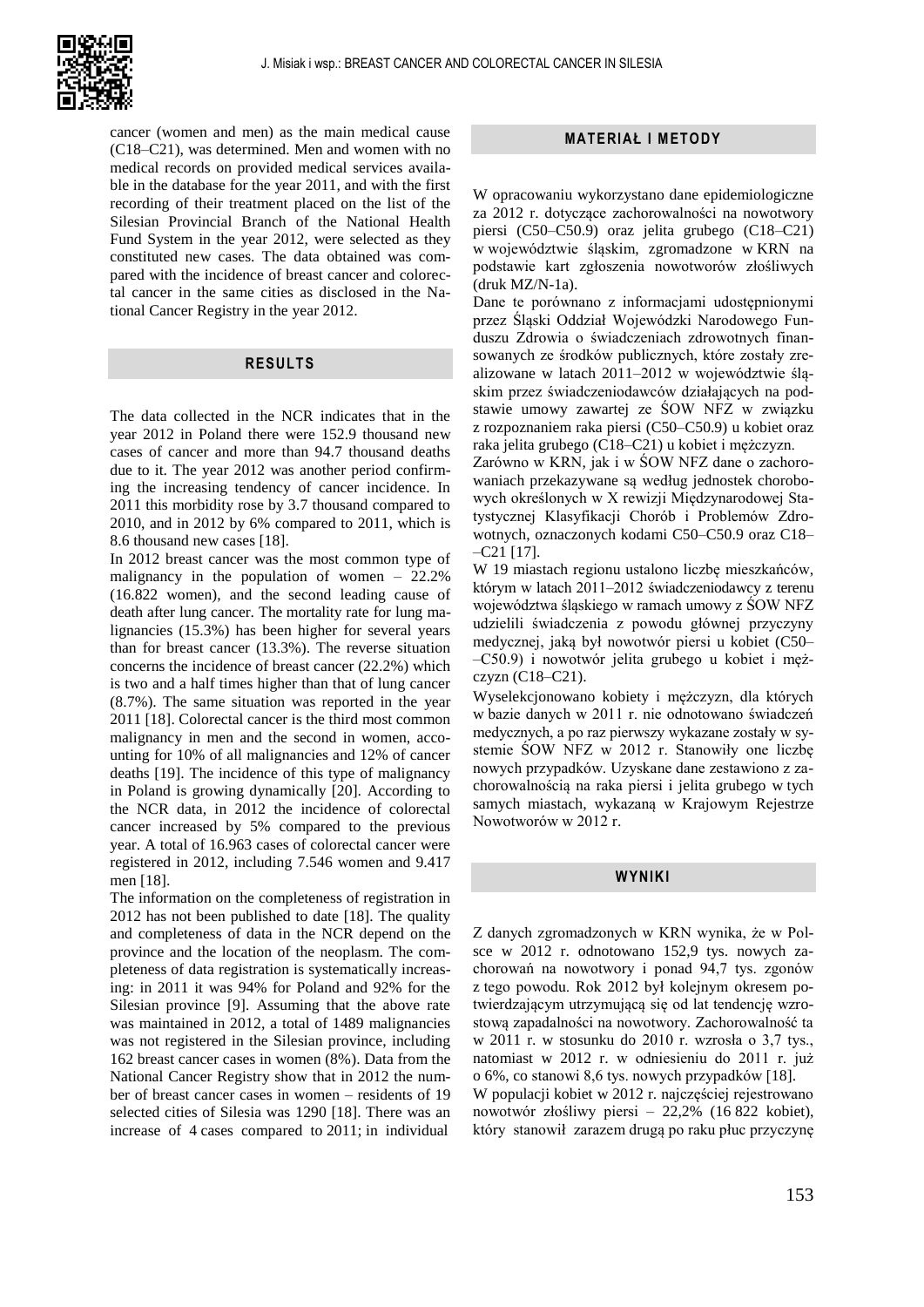

cities these differences ranged from 1 to 28 more or fewer new cases. In 2012, the of colorectal cancer cases was 1227 (574 women and 653 men), with an increase of more than 6 percentage points compared to 2011 [18]. It was also another year with a trend of uneven incidence for breast cancer in cities these differences ranged from 1 to 28 more or fewer new cases. In 2012, the women and colorectal cancer in both sexes in this region. Data discrepancy, which persists in the analysed cities of the Silesian province, indicates that it may be caused by, among others, environmental factors. Long-term high concentration of carcinogenic substances (e.g. cadmium, polychlorinated biphenyls, benzopyrene) in the environment of these cities may be an important risk factor influencing inhabitants' health [21,22,23].

Data from the Silesian Provincial Branch of the National Health Fund obtained from the examined cities reveal that in 2012 the number of new cases with the main medical cause encoded C50–C50.9 amounted to 2850. This number is more than double the number of breast cancer cases reported to the NCR in 2012. In spite of this difference, the curve of new cases provided by the National Health Fund generally corresponds to the trend of territorial morbidity reported by the NCR in 2012 (Fig. 1).

Both in the NCR and NHF system, in 2012 the highest incidences of breast cancer were reported in Częstochowa, Katowice and Sosnowiec, and the lowest in Żory, Piekary Śląskie and Mysłowice. In individual cities, the data spread between the two systems varied from 26 to 220 new cases. The biggest differences the concern cities with a long-term burden of air pollution and previous high morbidity, i.e. Częstochowa (NHF 374, NCR 154) and Katowice (NHF 351, NCR 134). The smallest differences were observed in cities where the incidence of breast cancer in women was relatively low compared to other locations, i.e. Żory (NHF 47, NCR 21) and Siemianowice Śląskie (NHF 65, NCR 36). In each of the studied cities, the NHF values outweighed the data from the NCR, except for Świętochłowice (NHF 39, NCR 70).

In 2012, the number of new colorectal cancer cases (C18–C21) in the selected cities of the Silesian province, in the female population was 990 according to the NHF and was higher than the number reported to the NCR.

Figure 2 shows that the curve of new colorectal cancer cases reported by the Silesian Provincial Branch of the National Health Fund is a mapping of the morbidity based on the NCR data.

In 2012, the highest numbers of new colorectal cancer cases were reported in Częstochowa, Katowice and Sosnowiec, and the lowest in Piekary Śląskie, Siemianowice Śląskie and Żory. These data largely reflect the trend observed in breast cancer in women. The largest differences were observed in Katowice (NHF 98,

zgonów. Częstość zgonów z powodu nowotworów złośliwych płuca (15,3%) jest od kilku lat wyższa niż z powodu nowotworów piersi (13,3%). Odwrotna sytuacja występuje w przypadku zachorowalności, gdzie udział nowotworów piersi (22,2%) jest dwa i pół razy wyższy niż nowotworów płuca (8,7%). Analogiczna sytuacja miała miejsce w 2011 r. [18].

Rak jelita grubego jest trzecim najczęściej występującym nowotworem wśród mężczyzn i drugim w populacji kobiet, odpowiadającym za 10% wszystkich chorób nowotworowych i 12% zgonów z ich przyczyny [19]. Zachorowalność na ten rodzaj nowotworu w Polsce charakteryzuje się dynamicznym wzrostem [20]. Zgodnie z danymi KRN, w 2012 r. zachorowalność na raka jelita grubego wzrosła o 5% w porównaniu z rokiem poprzednim. Łącznie w 2012 r. zarejestrowano 16 963 przypadków raka jelita grubego, w tym 7 546 kobiet i 9 417 mężczyzn [18].

Informacja na temat kompletności rejestracji w 2012 r. nie została dotychczas opublikowana [18]. Jakość i kompletność danych w KRN zależy od województwa oraz od lokalizacji nowotworu. Kompletność rejestracji danych systematycznie wzrasta i w 2011 r. wyniosła 94% dla Polski, a 92% dla województwa śląskiego [9]. Zakładając, że w 2012 r. utrzymano powyższy wskaźnik, to w woj. śląskim nie zarejestrowano łącznie 1489 zachorowań nowotworowych, w tym 162 nowotworów piersi u kobiet (8%).

Na podstawie danych z Krajowego Rejestru Nowotworów ustalono, że w 2012 r. liczba zachorowań na raka piersi wśród kobiet – mieszkanek 19 wybranych miast województwa śląskiego – wyniosła 1290 [18]. W stosunku do 2011 r. nastąpił wzrost o 4 przypadki, a w poszczególnych miastach różnice te kształtują się od 1 do 28 więcej lub mniej nowych zachorowań. W przypadku raka jelita grubego, w 2012 r. liczba zachorowań wynosiła 1227 (574 kobiet i 653 mężczyzn), a więc w porównaniu z rokiem 2011 nastąpił wzrost zachorowania o ponad 6 punktów procentowych [18]. Był to również kolejny rok, w którym uwidocznił się trend nierównomiernego występowania na terenie województwa zapadalności na raka piersi u kobiet oraz raka jelita grubego wśród kobiet i mężczyzn. Utrzymująca się różnica danych w analizowanych miastach województwa śląskiego wskazuje, iż przyczyną mogą być m.in. czynniki środowiskowe. Wieloletnia wysoka koncentracja w środowisku tych miast substancji o właściwościach kancerogennych (np. kadm, polichlorowane bifenyle, benzopiren) może stanowić istotny czynnik ryzyka zdrowia mieszkańców [21,22,23].

Z danych ŚOW NFZ wynika, że w 2012 r. w badanych miastach województwa śląskiego liczba nowych przypadków, których główną przyczyną medyczną udzielenia świadczenia zdrowotnego był kod z grupy C50–C50.9, wyniosła 2850. Liczba ta jest ponad dwukrotnie wyższa niż liczba zachorowań na nowotwory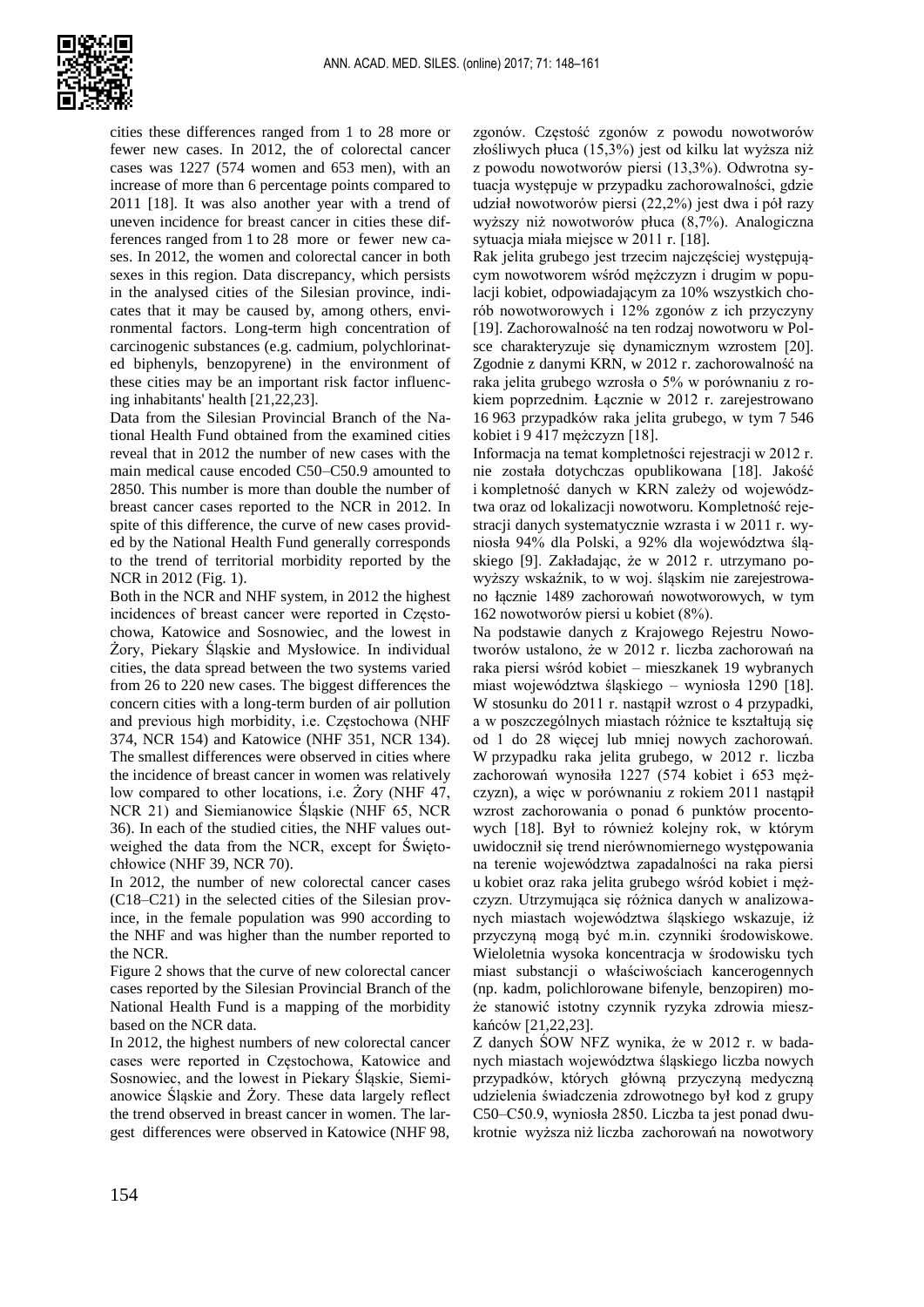

NCR 60) and Bielsko-Biała (NHF 65, NCR 41), the lowest discrepancies were reported in Żory (NHF 16, NCR 13) and Ruda Śląska (NHF 38, NCR 34). More men suffer from colorectal cancer than women. In 2012, 1.068 new colorectal cancer cases were registered in men; the number of cases reported by the Silesian Provincial Branch of the National Health Fund was generally higher than that given by the NCR (Fig. 3).

piersi przekazana w 2012 r. do KRN. Pomimo tej różnicy, krzywa nowych przypadków według ŚOW NFZ zasadniczo powiela trend terytorialnej zachorowalności w 2012 r. podawany przez KRN (ryc. 1). Zarówno w KRN, jak i w systemie NFZ najwyższą zachorowalność na raka piersi odnotowano w 2012 r. w Częstochowie, Katowicach i Sosnowcu, a najniższą w Żorach, Piekarach Śląskich i Mysłowicach. W poszczególnych miastach rozpiętość danych w obu syste-



**Fig. 1.** Number of new breast cancer cases in 2012, as reported by NHF and NCR (authors' own compilation). **Ryc. 1.** Liczba nowych przypadków raka piersi w 2012 r. wykazanych przez ŚOW NFZ i KRN (opracowanie własne).

The NHF and NCR data shows that in 2012 the highest numbers of new colorectal cancer cases were reported in Katowice, Sosnowiec and Częstochowa, while the lowest were in Świętochłowice, Piekary Śląskie, Mysłowice and Żory. The greatest differences were observed in Sosnowiec (NHF 88, NCR 48), Katowice (NHF 101, NCR 76) and Chorzów (NHF 50, NCR 30) and the smallest in Piekary Śląskie (NHF 20, NCR 18), Ruda Śląska (NHF 38, NCR 32) and Siemianowice Śląskie (NHF 24, NCR 18). In more than 20% of the analysed cities, the number of cases registered by the NCR exceeded that given by the NHF. Data from the National Cancer Registry and the Silesian Provincial Branch of the National Health Fund confirm that over the years the number of new cases in cities of the region varied, which may indicate the significant role of environmental risk factors.

Analysis of the data from the NCR and NHF indicates that a unique Polish solution, based on the existence of two good quality data sources on cancer events and services, requires f awareness of the differences in the definitions and concepts underlying the construction of the two systems. The quality of data collected in mach wahała się od 26 do 220 nowych przypadków. Największe różnice dotyczą miast o wieloletnim obciążeniu zanieczyszczeniem powietrza i dotychczasowej wysokiej zachorowalności, tj. Częstochowy (NFZ 374, KRN 154) i Katowic (NFZ 351, KRN 134). Najmniejsze różnice zaobserwowano w miastach, w których zachorowalność na nowotwory piersi u kobiet kształtuje się na stosunkowo niskim poziomie w porównaniu z innymi lokalizacjami, tj. w Żorach (NFZ 47, KRN 21) i Siemianowicach Śląskich (NFZ 65, KRN 36). W każdym z badanych miast wartości z NFZ przewyższają dane z KRN z wyjątkiem Świętochłowic (NFZ 39, KRN 70).

W 2012 r. w wybranych miastach województwa śląskiego liczba nowych zachorowań na nowotwór jelita grubego (C18–C21) w populacji kobiet wyniosła 990 przypadków według NFZ i była wyższa od liczby przypadków zgłoszonych do KRN.

Na rycinie 2 krzywa nowych przypadków raka jelita grubego według ŚOW NFZ jest odwzorowaniem zachorowalności wynikającej z danych KRN.

W 2012 roku największą liczbę nowych przypadków raka jelita grubego odnotowano w Częstochowie, Ka-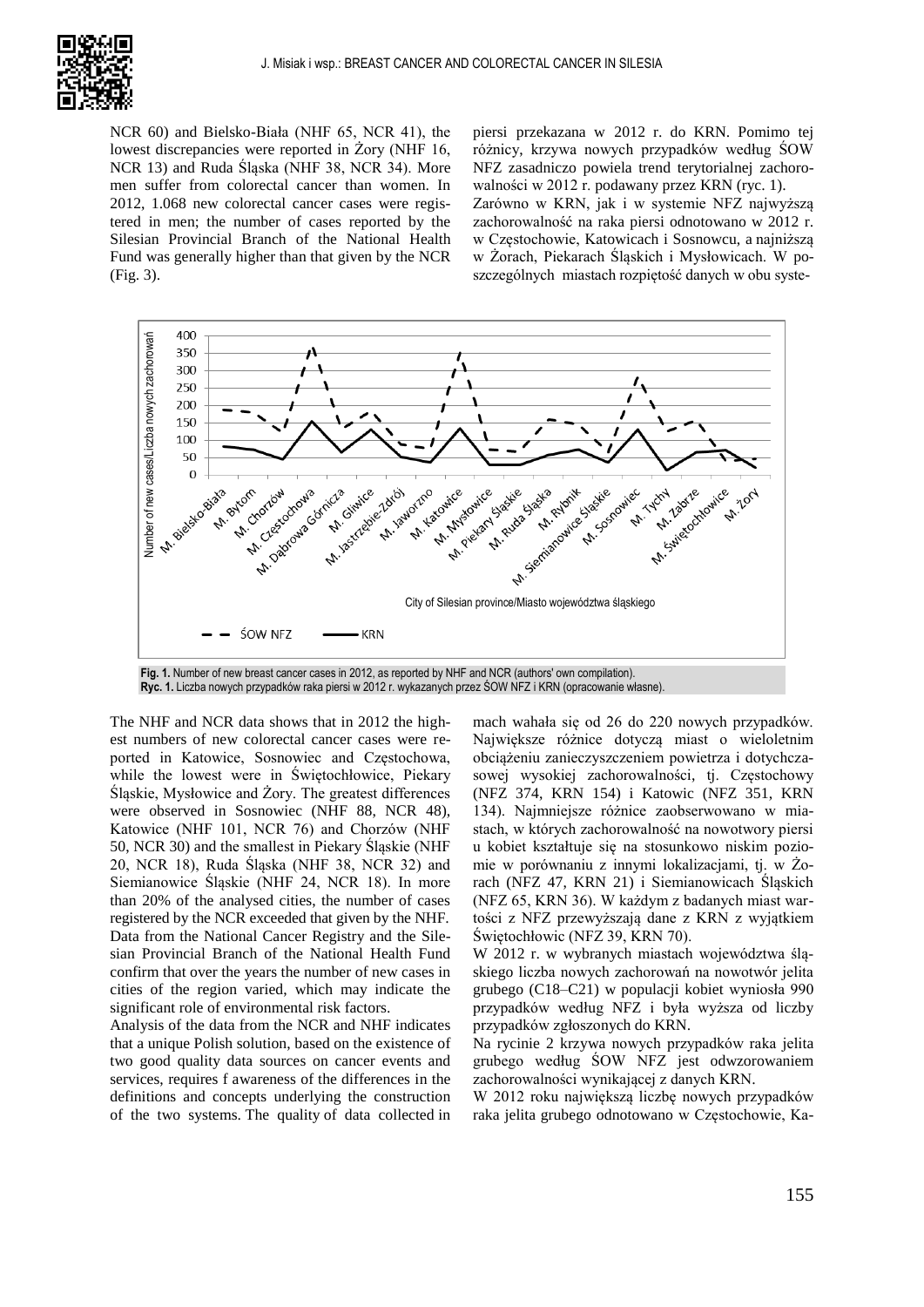



**Fig. 2.** Number of new colorectal cancer cases in female population in 2012, as reported by the NHF and NCR (authors' own compilation). **Ryc. 2.** Liczba nowych przypadków raka jelita grubego w populacji kobiet w 2012 r. wykazanych przez ŚOW NFZ i KRN (opracowanie własne).



**Fig. 3.** Number of new colorectal cancer cases in male population in 2012, as reported by NHF and NCR (authors' own compilation). **Ryc. 3.** Liczba nowych przypadków raka jelita grubego w populacji mężczyzn w 2012 r. wykazanych przez ŚOW NFZ i KRN (opracowanie własne).

both systems, which should be treated complementarily, is gradually improving [2,24].

#### **DISCUSSION**

One of the NCR tasks, defined by the ordinance, is to exchange data on diagnosis and suspicion of malignancy with entities responsible for ensuring equal access to healthcare services referred to in the Act of

towicach oraz Sosnowcu, najniższą zaś w Piekarach Śląskich, Siemianowicach Śląskich i Żorach. Dane te w większości powielają trend obserwowany w przypadku raka piersi u kobiet. Największe różnice stwierdzono w Katowicach (NFZ 98, KRN 60) i Bielsku- -Białej (NFZ 65, KRN 41), natomiast najniższe w Żorach (NFZ 16, KRN 13) oraz w Rudzie Śląskiej (NFZ 38, KRN 34). Na nowotwór jelita grubego choruje więcej mężczyzn niż kobiet. W 2012 r. zarejestrowano 1068 nowych przypadków raka jelita grubego wśród mężczyzn i w większości przypadków liczba zachoro-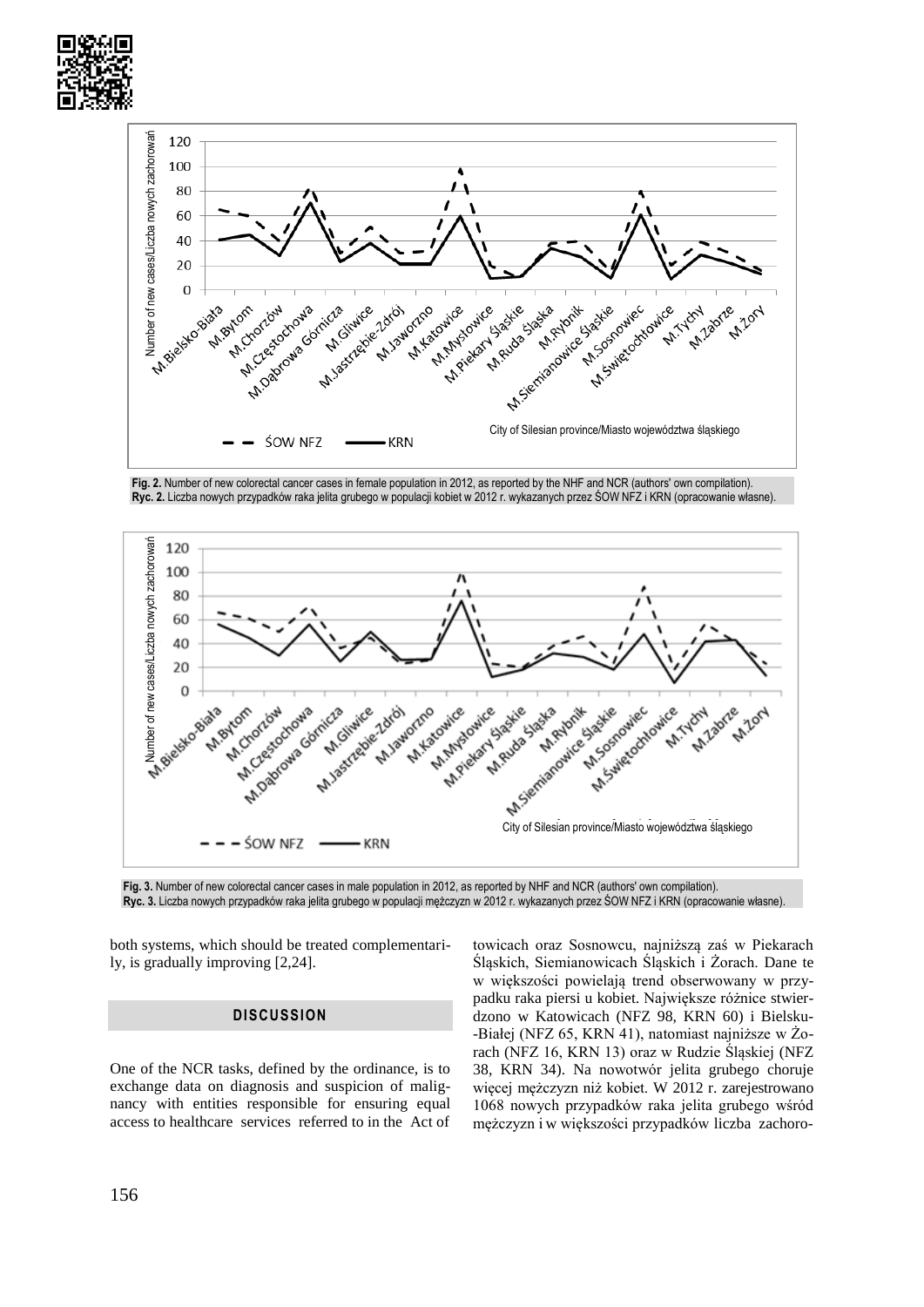

27 August 2004 on publicly funded health care services [8]. Legal regulations governing the activity of the NCR and NHF do not mention the obligation to exchange information between registries that do not cooperate, which is reflected in the number of new breast cancer and colorectal cancer cases in 2012 recorded in the analysed cities of the Silesian province.

The question arises what the reasons are for this considerable difference between the number of cases registered in the NHF and NCR, which generally obtain data from the same therapeutic entities.

A case reported to the NCR, but not to the NHF, is possible if the patient does not benefit from publiclyfunded treatment, refuses treatment or can not be treated because of comorbid conditions that preclude the use of oncological treatment. On the other hand, the greater incidence of cancer in the NHF database may be due to the nature of the disease, i.e. the situation when the patient is diagnosed with more than one type of malignant tumour.

Under such circumstances, the record of each diagnosis will probably appear in the NHF database, while the patient may be registered in the NCR only once, i.e. at the time of the first diagnosis or suspicion of malignancy. These discrepancies can also be caused by the various purposes and tasks for which the registers were created. The aim of the NCR is to collect and process data on diagnosis and suspicion of malignancy, to monitor the epidemiological situation in the area [8,25], and to conduct scientific, statistical and medical analyses on the basis of patients' personal data and individual medical data processed in the register. On the other hand, the role of the NHF is to collect and process patients' personal data, information on completed medical procedures and diagnoses in order to settle the costs of services provided by contracted health care professionals.

The completeness of data reported to the National Health Fund may also be influenced by the payer's method of settlement for health services, especially those based on the HPG system which allows medical institutions to report only procedures that are most important from the settlement point of view and therefore cost-effective for them. This may be one of the reasons for the difference in the number of new cancer cases reported by both systems.

Because of the ongoing works on the establishment of a new methodology for estimating the completeness of registration which would be in line with international recommendations, the NCR data reports for the year 2012 a lack of information on the completeness of registration [18]. It is difficult to determine to what extent the new method will be more accurate than the current one and whether underregistration will not be much higher.

A clear indication of the reasons for the discrepancy between the NCR and NHF databases is extremely wań wykazana przez ŚOW NFZ była wyższa niż z KRN (ryc. 3).

Jak wynika z danych NFZ i KRN, w 2012 r. najwięcej nowych przypadków raka jelita grubego odnotowano w Katowicach, Sosnowcu i Częstochowie, najmniej w Świętochłowicach, Piekarach Śląskich oraz Mysłowicach i Żorach. Największe różnice obserwuje się w Sosnowcu (NFZ 88, KRN 48), Katowicach (NFZ 101, KRN 76) i Chorzowie (NFZ 50, KRN 30), a najmniejsze w Piekarach Śląskich (NFZ 20, KRN 18), Rudzie Śląskiej (NFZ 38, KRN 32) i Siemianowicach Śląskich (NFZ 24, KRN 18). W ponad 20% analizowanych miast liczba przypadków zarejestrowanych przez KRN przekracza wartości z NFZ.

Zarówno dane z KRN, jak i ŚOW NFZ potwierdzają obserwowane od lat zróżnicowanie liczby nowych zachorowań pomiędzy miastami regionu, mogące świadczyć o istotnej roli środowiskowych czynników ryzyka.

Analiza danych z KRN i NFZ wskazuje, że unikatowe rozwiązanie występujące w Polsce, a polegające na istnieniu dwóch dobrej jakości źródeł danych o zdarzeniach i świadczeniach związanych z nowotworami, wymaga świadomości istnienia różnic definicyjnych i koncepcyjnych, leżących u podstaw budowy obu systemów. Jakość danych w obu systemach, które powinny być traktowane komplementarnie, stopniowo się poprawia [2,24].

## **DYSKUSJA**

Jednym z zadań KRN, określonym Rozporządzeniem, jest wymiana danych o rozpoznaniach i podejrzeniach występowania nowotworów złośliwych z podmiotami odpowiedzialnymi za zapewnienie równego dostępu do świadczeń opieki zdrowotnej, o których mowa w Ustawie z dnia 27 sierpnia 2004 r. o świadczeniach opieki zdrowotnej finansowanych ze środków publicznych [8]. W uregulowaniach prawnych dotyczących KRN i NFZ nie nałożono powinności wymiany informacji pomiędzy rejestrami, które nie współpracują, co znajduje odzwierciedlenie w wykazywanej liczbie nowych przypadków raka piersi i raka jelita grubego w 2012 r. w analizowanych miastach województwa śląskiego.

Powstaje pytanie, jakie są przyczyny tak znacznej różnicy pomiędzy liczbą przypadków zarejestrowanych w NFZ i w KRN, do których są przekazywane w przeważającej większości przez te same podmioty lecznicze.

Przypadek zachorowania zgłoszonego do KRN, ale niewystępującego w sprawozdawczości NFZ, jest możliwy, jeśli pacjent nie korzysta z leczenia finansowanego ze środków publicznych, odmówi terapii lub nie może być leczony z powodu schorzeń współistnieją-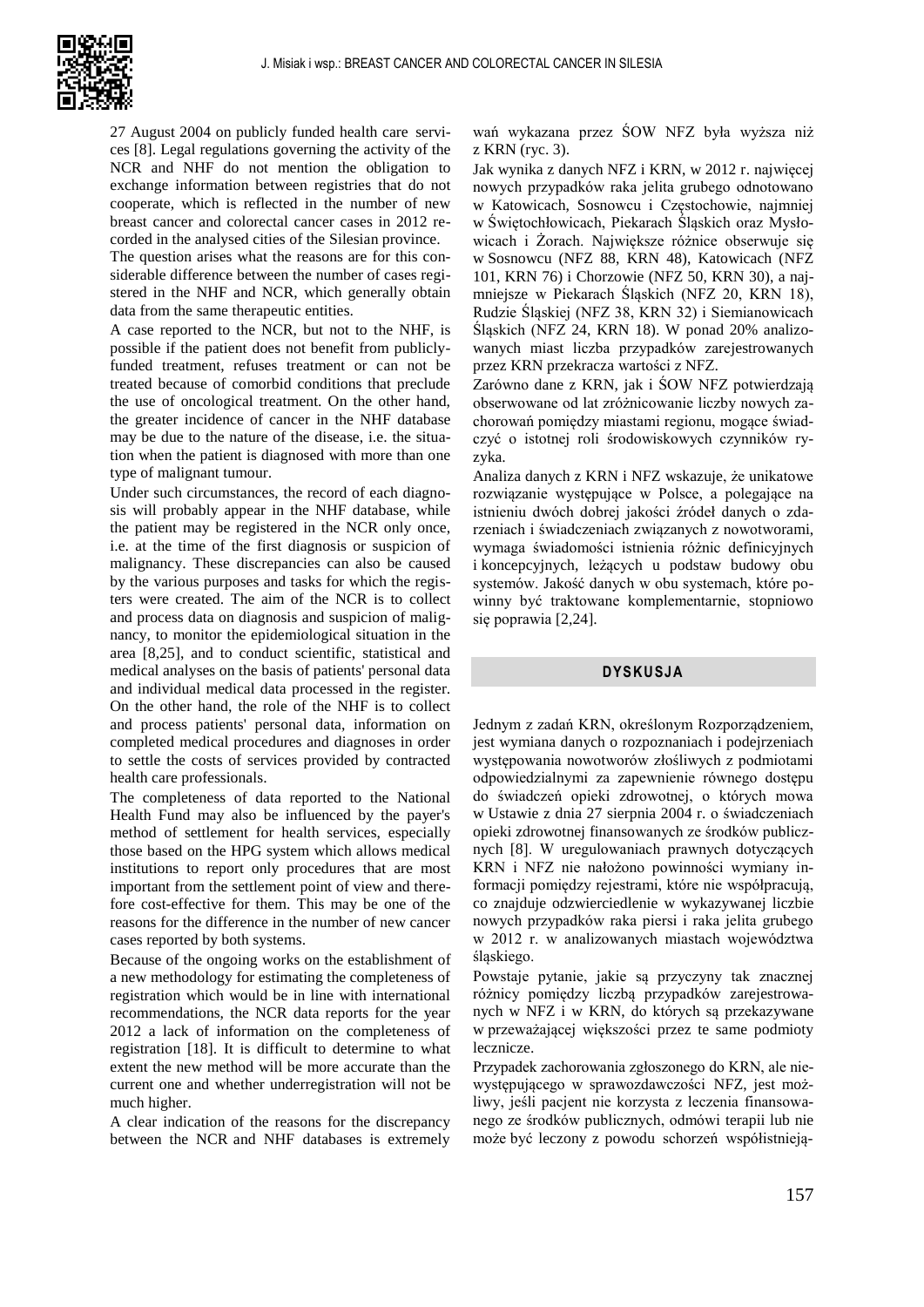

difficult due to the numerous differences resulting from their purposes and the scope of data collection.

In the international arena, the Polish double registration system is comparable with solutions adopted in other countries. In England, the National Cancer Intelligence Network (NCIN) combines data on outpatient and hospital medical care and oncology registry data, the completeness of which is estimated at 98%. The National Cancer Database in the United States, which holds 70% of diagnosed cancer cases, provides data to analyse and evaluate the course and therapeutic outcome of individual patients and gives an opportunity to compare care providers and different therapies [1].

The Polish registers, the NCR and NHF still to a large extent operate independently. The lack of a common IT platform for the exchange of data on morbidity does not enable the monitoring of cancer incidence and consequently, does not encourage the introduction of primary prevention measures aimed at limiting environmental risk factors for malignancy.

The exchange of data on the diagnosis and suspicion of malignancies between the NCR and NHF could be a source of many benefits for the state health policy enabling:

- 1) monitoring of the health status of the population in terms of oncology, its dynamics and correlation with socio-geographical measures (time trends, risk factors)
- 2) creation of a basis for economic analyses (treatment costs)
- 3) assessment of the effectiveness of oncology treatment (survival analysis)
- 4) providing a basis for planning primary and seconddary prevention programs and assessing their effectiveness
- 5) creation of a basis for evaluating the effectiveness of therapeutic programs
- 6) creation of a basis for international comparisons of oncology risk [25].

An initiative to launch information exchange between the NCR and NHF within the Diagnostic and Oncology Treatment System, which has been in operation since 2015, seems to be a positive signal. Implementing partial cooperation between these registries by automatically reserving the NCR number and consequently, reporting cancer cases to the NCR at the moment of issuing the oncology diagnostics and treatment card, is planned. At this time, a specialist who provides an outpatient or hospital specialist service and uses the oncology diagnostics and treatment card support system will be able to send a request to generate the enrolment data for the NCR. Currently, a specialist who diagnosed a malignancy in an outpatient clinic or hospital reports this fact to the NCR on his own and personally enters the NCR number in the oncology diagnostics and treatment card.

cych, wykluczających zastosowanie leczenia onkologicznego.

Większa liczba zachorowań na raka w bazie NFZ niż KRN może z kolei wynikać z charakteru choroby, w przebiegu której u pacjenta niejednokrotnie diagnozuje się więcej niż jeden rodzaj nowotworu złośliwego. Wówczas w bazie Funduszu prawdopodobnie pojawi się zapis o każdym rozpoznaniu, natomiast w KRN pacjent może zostać ujęty jednokrotnie, w momencie pierwszego rozpoznania lub podejrzenia rozpoznania nowotworu złośliwego.

Przyczyn rozbieżności można również upatrywać w różnych celach i zadaniach, dla których utworzono omawiane rejestry. Celem KRN jest zbieranie i przetwarzanie danych o rozpoznaniach oraz podejrzeniach występowania nowotworów złośliwych, w celu monitorowania sytuacji epidemiologicznej w tym zakresie [8,25] oraz prowadzenia analiz naukowych, statystycznych i medycznych na podstawie przetwarzanych w rejestrze danych osobowych pacjentów oraz jednostkowych danych medycznych. Natomiast rolą NFZ jest gromadzenie i przetwarzanie danych osobowych pacjentów, informacji o zrealizowanych procedurach medycznych oraz rozpoznaniach w celu rozliczania kosztów świadczeń wykonywanych przez zakontraktowanych świadczeniodawców.

Na kompletność danych raportowanych do NFZ wpływać również może stosowany przez płatnika sposób rozliczania usług zdrowotnych oparty w szczególności na systemie JGP, który umożliwia sprawozdawanie tylko tych procedur, które mają najistotniejsze znaczenie w procedurze rozliczeniowej, a zatem są opłacalne dla podmiotów leczniczych. Może to być jedną z przyczyn stwierdzonej różnicy w liczbie nowych przypadków nowotworowych w obu systemach.

W raportach KRN, w odniesieniu do danych za 2012 r., nie przedstawiono informacji na temat kompletności rejestracji, ze względu na trwające prace nad ustanowieniem nowej metodologii szacowania kompletności rejestracji, zgodnej z międzynarodowymi rekomendacjami [18]. Trudno określić, na ile nowa metoda będzie precyzyjniejsza od dotychczasowej i czy niedorejestrowanie nie okaże się znacznie wyższe.

Jednoznaczne wskazanie przyczyn rozbieżności pomiędzy bazami KRN i NFZ jest niezwykle trudne, ze względu na liczne różnice dotyczące celu istnienia bazy i zakresu gromadzonych w niej informacji.

Podwójny system rejestracyjny w Polsce jest porównywalny na arenie międzynarodowej z rozwiązaniami przyjętymi w innych krajach. W Anglii system National Cancer Inteligence Network (NCIN) łączy dane o ambulatoryjnych i szpitalnych świadczeniach medycznych oraz dane rejestru onkologicznego, którego kompletność szacowana jest na 98%. National Cancer Database w USA, która jest w posiadaniu informacji o 70% zdiagnozowanych przypadków zachorowań na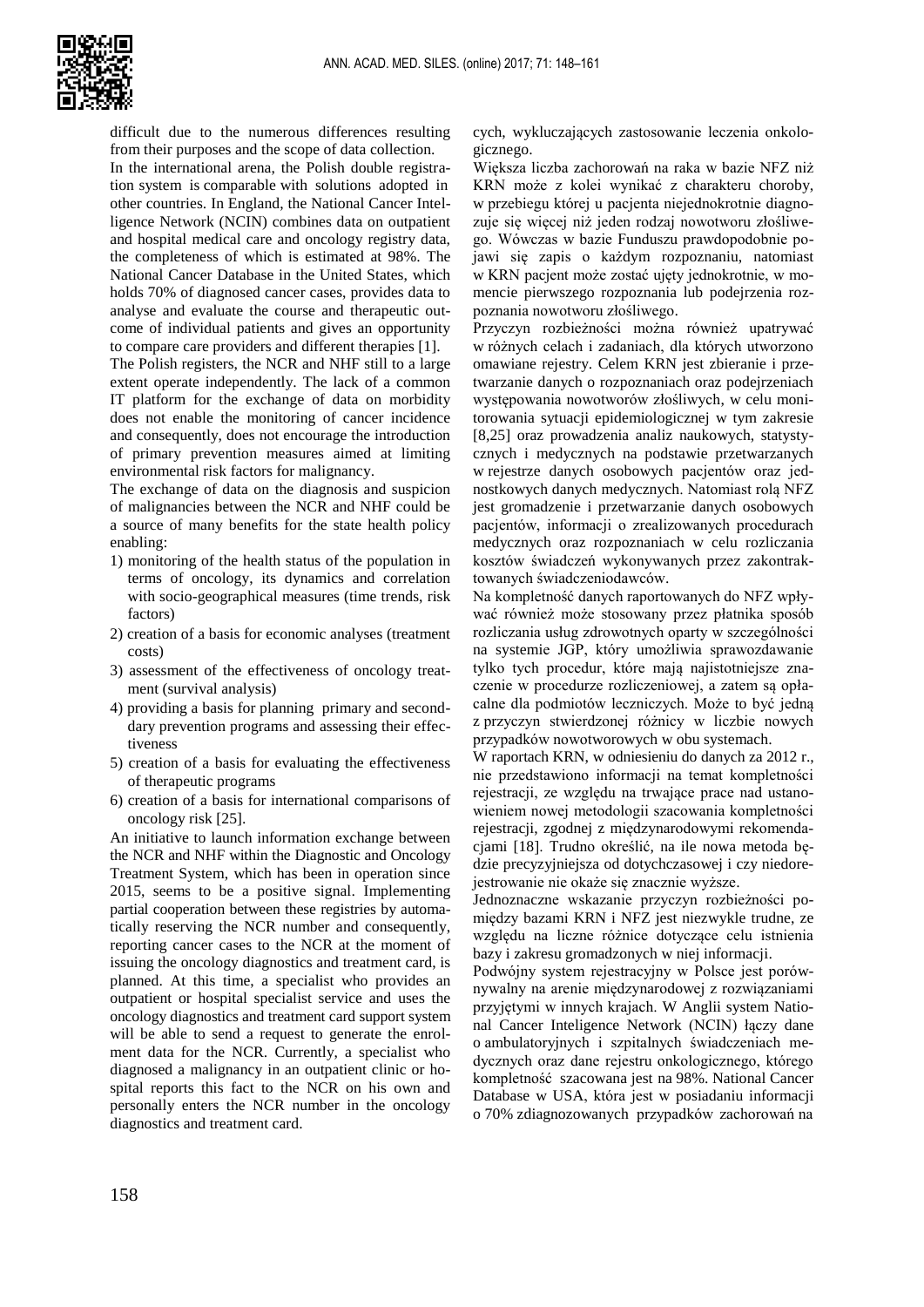

We should emphasise the low financial cost necessary to introduce such a process. The registers have been in operation for years, so the only thing needed is cooperation. The percentage of national expenditure on cancer registries, for example in Finland in 2007, was only 0.0037% of the total cancer expenditure, which illustrates the cost-effectiveness of this small investment, providing data needed for effective policy implementation [5].

## **CONCLUSIONS**

- 1. The differences in data on breast cancer and colorectal cancer incidence between the NCR and NHF registers may lead to inadequate planning of oncological medical services.
- 2. Cooperation between the NHF and NCR can create new opportunities for evaluating the diagnosis and treatment effectiveness.
- 3. The differences in the number of cases that appeared between the cities of Silesia in the year 2012 indicate the role of environmental health risk factors in the incidence of breast cancer in women and colorectal cancer in both sexes.
- 4. The regional differences in the malignancy incidence at the provincial level require monitoring in order to make systemic decisions and, on this basis, introduce primary prevention measures.

raka, dostarcza danych umożliwiających analizę i ocenę przebiegu oraz wyników leczenia poszczególnych pacjentów i dokonanie porównań między świadczeniodawcami, a także różnymi terapiami [1].

Polskie rejestry (KRN, NFZ) nadal działają w dużym stopniu niezależnie. Brak wspólnej platformy informatycznej wymiany danych dotyczących zachorowalności nie przyczynia się do monitorowania zachorowań nowotworowych, a w konsekwencji nie sprzyja podejmowaniu działań z zakresu profilaktyki pierwotnej, mających na celu ograniczenie środowiskowych czynników ryzyka powstawania nowotworów.

Wymiana danych o rozpoznaniach i podejrzeniach występowania nowotworów złośliwych pomiędzy KRN a NFZ mogłaby być źródłem wielu korzyści dla polityki zdrowotnej państwa, umożliwiając:

- 1) monitorowanie stanu zdrowia populacji w zakresie onkologii, jego dynamiki oraz korelacji z miernikami społeczno-geograficznymi (trendy czasowe, czynniki ryzyka),
- 2) stworzenie podstaw do analiz ekonomicznych (koszty leczenia),
- 3) ocenę efektywności leczenia nowotworów złośliwych (analiza przeżyć),
- 4) stworzenie podstaw do planowania programów prewencji pierwotnej i wtórnej oraz ocenę ich skuteczności,
- 5) podstawę oceny skuteczności programów terapeutycznych,
- 6) podstawę do porównań międzynarodowych w za-

kresie zagrożenia chorobami onkologicznymi [25]. Pozytywnym sygnałem wydaje się inicjatywa uruchomienia wymiany informacji pomiędzy KRN a NFZ w działającym od 2015 r. systemie Diagnostyki i Leczenia Onkologicznego (DiLO). Planuje się wdrożenie częściowej współpracy pomiędzy przedmiotowymi rejestrami poprzez automatyczne rezerwowanie numeru KRN i, co za tym idzie, zgłaszanie nowotworu do KRN w momencie realizacji procedur związanych z wydawaniem karty DiLO. Wówczas świadczeniodawca, udzielający ambulatoryjnych świadczeń specjalistycznych lub świadczeń szpitalnych, który korzysta z systemu obsługi kart DiLO, będzie miał możliwość wysłania do systemu żądania wygenerowania danych zgłoszeniowych do KRN. Obecnie w ambulatorium lub szpitalu lekarz specjalista, który stwierdził nowotwór złośliwy, samodzielnie zgłasza ten fakt do KRN i własnoręcznie wpisuje numer KRN do karty diagnostyki oraz leczenia onkologicznego.

Na podkreślenie zasługują niskie nakłady finansowe, które trzeba ponieść, by doprowadzić do wdrożenia takiego procesu. Rejestry funkcjonują od lat, zatem wymagana jest tylko współpraca. Odsetek wydatków krajowych na rejestry nowotworów np. w Finlandii w 2007 r. wyniósł jedynie 0,0037% całkowitych wydatków związanych z nowotworami, co ilustruje opła-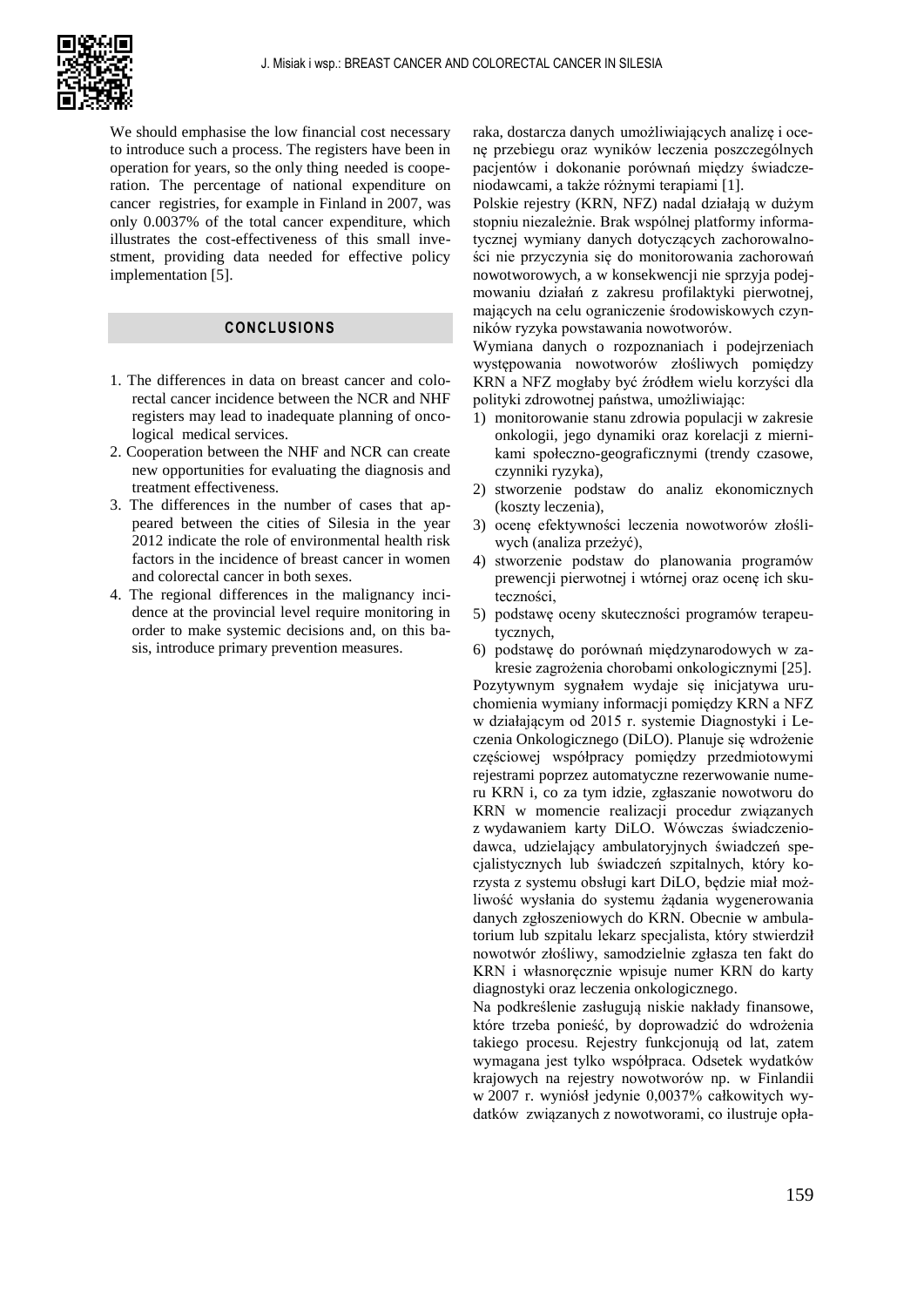

calność tej niewielkiej inwestycji, dostarczającej danych niezbędnych dla skutecznego wdrażania polityki [5].

#### **WNIOSKI**

- 1. Różnice w danych o zachorowaniach na raka piersi i raka jelita grubego pomiędzy KRN a NFZ mogą skutkować niewłaściwym planowaniem zapotrzebowania na onkologiczne usługi medyczne.
- 2. Współpraca między NFZ i KRN może stworzyć nowe możliwości oceny diagnozy i skuteczności leczenia.
- 3. Utrzymujące się zróżnicowanie w liczbie zachorowań pomiędzy miastami województwa śląskiego w 2012 roku wskazuje na rolę środowiskowych czynników ryzyka zdrowia w występowaniu nowotworów piersi u kobiet oraz nowotworu jelita grubego wśród kobiet i mężczyzn.
- 4. Stwierdzone zróżnicowanie regionalne występowania nowotworów na poziomie województwa wymaga monitorowania, w celu podjęcia decyzji systemowych, a na ich podstawie – działań z zakresu profilaktyki pierwotnej.

#### **REFERENCES**

**1.** Systemy opieki onkologicznej w wybranych krajach. Raport opracowany przez Ernst&Young na zlecenie Fundacji Onkologia 2025. Warszawa. Kwiecień 2014.

**2.** Didkowska J., Wojciechowska U., Kozierkiewicz A., Strug A., Śliwczyński A. Porównanie liczebności zbiorów Krajowego Rejestru Nowotworów i Narodowego Funduszu Zdrowia na przykładzie nowotworów piersi u kobiet i nowotworów jelita grubego. Onkol. Prakt. Klin. 2012; 8(4): 129–142.

**3.** Micheli A., Coebergh J.W., Mungo E., Massimiliani E., Sant M., Oberaigner W., Holub J., Storm H.H., Forman D., Quinn M., Aareleid T., Sankila R., Hakulinen T., Faivre J., Ziegler H., Tryggvadòttir L., Zanetti R., Dalmas M., Visser O., Langmark F., Bielska-Lasota M., Wronkowski Z., Pinheiro P.S., Brewster D.H., Plesko I., Pompe-Kirn V., Martinez-Garcia C., Barlow L., Möller T., Lutz J.M., André M., Steward J.A. European health systems and cancer care. Ann. Oncol. 2003; 14, Suppl. 5: v41–60.

**4.** Capocaccia R., Gatta G., Roazzi P. et al. The EUROCARE-3 database: methodology of data collection, standardization, quality control and statistical analysis. Ann. Oncol. 2003; 14, Suppl. 5: v14–27.

**5.** Dziennik Urzędowy Unii Europejskiej z dnia 15 marca 2011 r. Nr 81E/95 Rezolucja Parlamentu Europejskiego z dnia 6 maja 2010 r. w sprawie komunikatu Komisji pt. "Walka z rakiem: partnerstwo europejskie"

**6.** Communication From the Commision to the European Parliament, the Council, the European Economic and Social Committee and the Committee of the Regions. Brussels, 24.6.2009. COM(2009) 291 final. http://eur-lex.europa.eu/legal-content/PL/TXT/?uri=CELEX:52009DC0291 [dostęp: 15.01.2016].

**7.** Koszarowski T., Gadomska H., Wronkowski Z., Romejko M. Nowotwory złośliwe w Polsce w latach 1952-1982. Centrum Onkologii – Instytut im. M. Skłodowskiej-Curie. Warszawa 1987, s. 1–5.

**8.** Koszarowski T., Gadomska H., Wronkowski Z., Romejko M. Nowotwory złośliwe w Polsce w latach 1952-1982. Centrum Onkologii – Instytut im. M. Skłodowskiej-Curie. Warszawa 1987, s. 1–5.

**9.** Rozporządzenie Ministra Zdrowia z dnia 20 grudnia 2012 r. w sprawie utworzenia Krajowego Rejestru Nowotworów. Dz. U. z 2012 r., poz. 1497.

**10.** Didkowska J., Wojciechowska U., Zatoński W. Nowotwory złośliwe w Polsce w 2011 roku. Centrum Onkologii – Instytut im. Marii Skłodowskiej-Curie. Warszawa 2013.

**11.** Dyzmann-Sroka A. Metody uzyskiwania i opracowywania wiarygodnych danych pozwalających na ocenę skuteczności leczenia chorych

w Wielkopolskim Centrum Onkologii. Rozprawa doktorska. Wielkopolskie Centrum Onkologii. Poznań 2010.

12. Informacja o wynikach kontroli realizacja zadań "Narodowego programu zwalczania chorób nowotworowych". Najwyższa Izba Kontroli. Warszawa 2014.

**13.** Rozporządzenie Ministra Zdrowia z dnia 20 czerwca 2008 r. w sprawie zakresu niezbędnych informacji gromadzonych przez świadczeniodawców, szczegółowego sposobu rejestrowania tych informacji oraz ich przekazywania podmiotom zobowiązanym do finansowania świadczeń ze środków publicznych. Dz. U. z 2013 r., poz. 1447.

**14.** Buse R., Geissler A., Quentin W., Wiley M. Jednorodne Grupy Pacjentów w Europie. W stronę przejrzystości, efektywności i jakości w szpitalach. Narodowy Funduszu Zdrowia – Centrala. Warszawa 2013, s. 393–394, 400.

**15.** Roczne sprawozdanie z działalności Narodowego Funduszu Zdrowia za 2013 rok. http://www.nfz.gov.pl/bip/dzialalnosc-nfz/ [dostęp 08.02.2016].

**16.** Bray F., Ferlay J., Laversanne M., Brewster D.H., Gombe Mbalawa C., Kohler B., Piñeros M., Steliarova-Foucher E., Swaminathan R., Antoni S., Soerjomataram I., Forman D. Cancer Incidence in Five Continents: Inclusion criteria, highlights from Volume X and the global status of cancer registration[. Int. J. Cancer](http://www.ncbi.nlm.nih.gov/pubmed/?term=Cancer+Incidence+in+Five+Continents%3A+Inclusion+criteria%2C+highlights+from+Volume+X+and+the+global+status+of+cancer+registration). 2015; 137: 2060–2071.

**17.** Prüss-Üstün A, Corvalán C. Preventing Disease through Healthy Environments. WHO. Geneva 2006.

**18.** World Health Organisation. Międzynarodowa Statystyczna Klasyfikacja Chorób i Problemów Zdrowotnych, Rewizja Dziesiąta. Fundacja Zdrowia Publicznego. Kraków 1992.

**19.** Wojciechowska U., Didkowska J., Zatoński W. Nowotwory złośliwe w Polsce w 2012 roku. Centrum Onkologii – Instytut im. Marii Skłodowskiej-Curie. Warszawa 2014.

**20.** What are the risk factors for breast cancer? American Cancer Society 2013. http://www.cancer.org/cancer/breastcancer/detailedguide/breast-cancer- -risk-factors [dostęp 15.01.2015].

**21.** Hartwig A. Cadmium and cancer. In: Sigel A., Sigel H., Sigel R.K.O. (ed.) Cadmium. From toxicity to essentiality. Springer, Dordrecht 2013, s. 491–507.

**22.** Cogliano V.J. Assessing the cancer risk from environmental PCBs. Environ Health Perspect. 1998; 106(6): 317–323.

**23.** Steward B.W., Wild C.P. (ed.). World Cancer Report 2014. International Agency for Research on Cancer. World Health Organization. Lyon 2014.